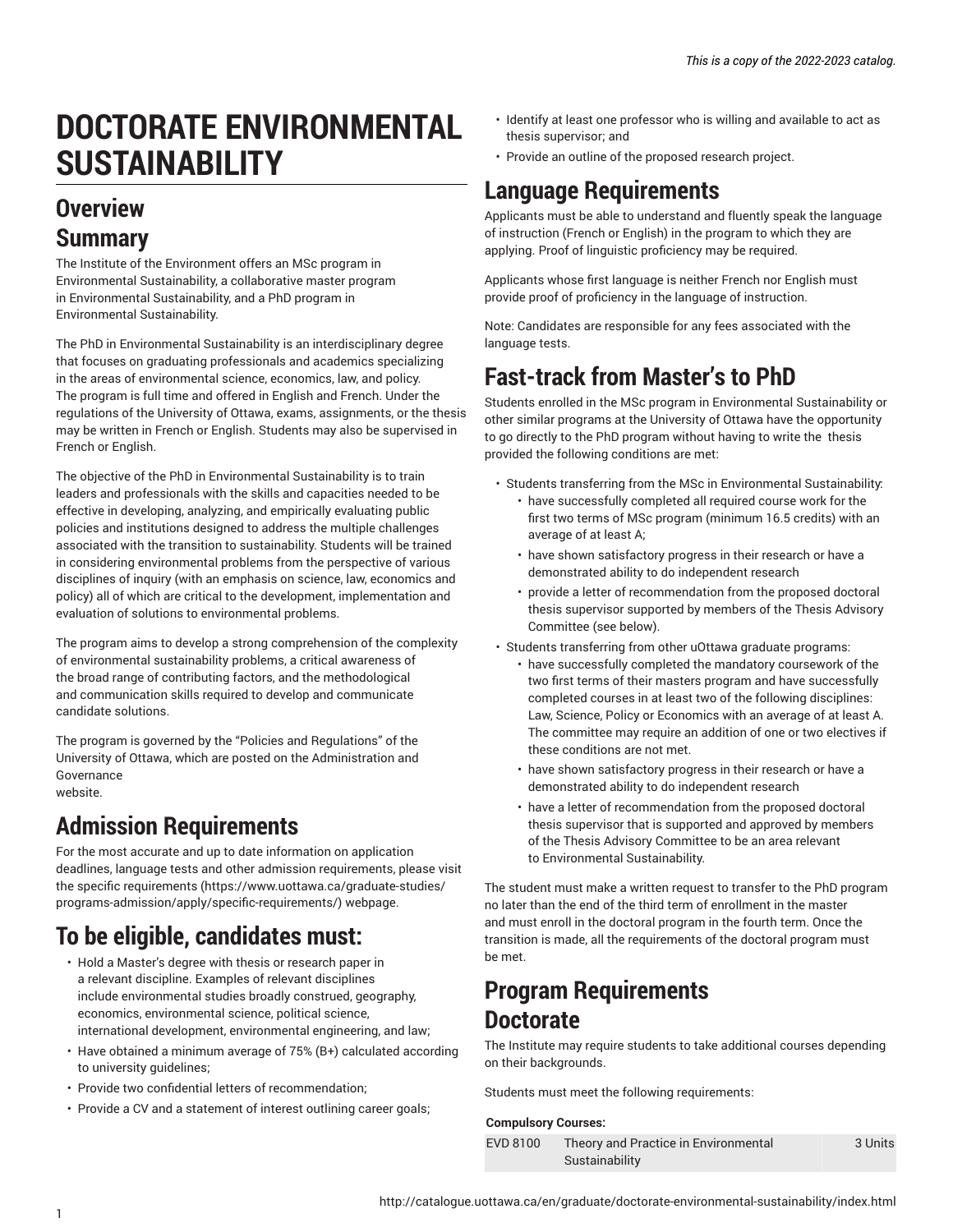| EVD 8901                      | Research Design and Methods for<br><b>Environmental Sustainability</b> | 3 Units |  |
|-------------------------------|------------------------------------------------------------------------|---------|--|
|                               | 3 elective course units at the graduate level                          | 3 Units |  |
| <b>Qualifying Examination</b> |                                                                        |         |  |
| <b>EVD 9997</b>               | <b>Qualifying Examination</b>                                          |         |  |
| <b>Thesis Proposal</b>        |                                                                        |         |  |
| <b>EVD 9998</b>               | <b>PhD Thesis Proposal</b>                                             |         |  |
| <b>Thesis</b>                 |                                                                        |         |  |
| <b>THD 9999</b>               | <b>Doctoral Thesis</b>                                                 |         |  |
|                               |                                                                        |         |  |

Note(s):

1 EVD8901 has, as a prerequisite, an active knowledge of English and a passive knowledge of French. EVD8901 can be substituted by a detailed research methods course, related the students' research and, approved by the thesis advisory committee, and program director.

The student must complete both the written and oral component of the Qualifying Examination (QE). The QE Evaluation Committee, using the research proposal summary as a guide, will identify two fields of knowledge related to the student's proposed research. The written and oral component of the Qualifying Exam is usually completed no later than the end of the 5th term. Failure to meet this deadline results in a first failure of the Qualifying Exam and requires that the student register for the Qualifying Exam in the following term. Students will have one last opportunity to successfully complete both the written and oral components of the Qualifying Exam. In the event that the student should fail either of the two components, the Qualifying Exam would be considered failed for the second time; and the student would be withdrawn from the program.

# **Thesis Advisory Committee**

The student's Advisory Committee normally includes (i) faculty members from at least two substantively different disciplines (such as, but not limited to, economics, science, law, policy, engineering, health sciences, geography, and management), and (ii) a non-academic stakeholder who may provide practical mentorship and encourage a link between research and practice, where appropriate.

# **Minimum Standards**

The passing grade for all courses is B. Students whose progress is unsatisfactory, or who do not meet the requirements of their program, will be withdrawn from the program. Reasons for withdrawal include a) two failures in the program, whether of courses, Qualifying Exam, thesis proposal; b) unsatisfactory performance of research or field work; or c) two unsatisfactory progress reports.

# **Research Research Fields & Facilities**

Located in the heart of Canada's capital, a few steps away from Parliament Hill, the University of Ottawa is among Canada's top 10 research universities.

Professors affiliated with the Institute of the Environment conduct research on a variety of sustainability and environmental issues, including market instruments for environmental protection, communitybased resource management, climate policy, the control of toxics as well as biodiversity loss and species at risk.

Our students can also collaborate with the Smart Prosperity Institute (SPI), a national research network and policy think tank based at the University of Ottawa's Institute of the Environment. SPI deliver worldclass research and work with public and private partners - all to advance practical policies and market solutions for a stronger, cleaner economy.

With cutting-edge research, our graduate students, researchers and educators strongly influence national and international priorities

### **Courses**

### **EVD 5100 Seminar in Environmental Sustainability (3 units)**

Overview of environmental sustainability issues using climate change as an example. Application of integrated analyses based on concepts in science, law, economics and policy to devise policy solutions. The debate about the scientific evidence for climate change and international efforts to negotiate an agreement. The economic, political and social dimensions of climate change and measures taken both nationally and internationally to mitigate its effects.

**Course Component:** Seminar

**EVD 5101 Economics of Environmental Law and Policy (3 units)** Environmental issues and the environmental policy framework from an economics perspective. Review of the underlying theory in relation to economic concepts such as efficiency, market failure, externalities, cost-benefit, and valuation. Overview of macroeconomic topics such as economic growth and green accounting, and their relation to law and policy. Application of these theoretical concepts to various environmental challenges, from climate change and energy regulation to managing ecosystem services and conserving biodiversity. Policy options for managing environmental challenges, from traditional command and control regulation to economic instruments such as environmental taxation, and cap and trade programs. Evaluation of the environmental, social, and economic effectiveness of the various policy options, and integration of economic theory into environmental policy development. **Course Component:** Lecture

### **EVD 5109 Applied Environmental Sustainability (3 units)**

Uses an environmental sustainability case study, such as climate change, to learn how to synthesize information about a problem from multiple disciplinary perspectives, to critically evaluate such information using rigorous methodological approaches, and to design and evaluate policy or regulatory solutions.

**Course Component:** Seminar

**EVD 5111 Capstone Seminar in Environmental Sustainability (3 units)** Involves partnering with organization(s) working on a sustainability issue. Students work in interdisciplinary teams to identify the scientific, economic, legal and social dimensions of a particular environmental problem, evaluate a set of candidate solutions, and recommend an approach.

**Course Component:** Seminar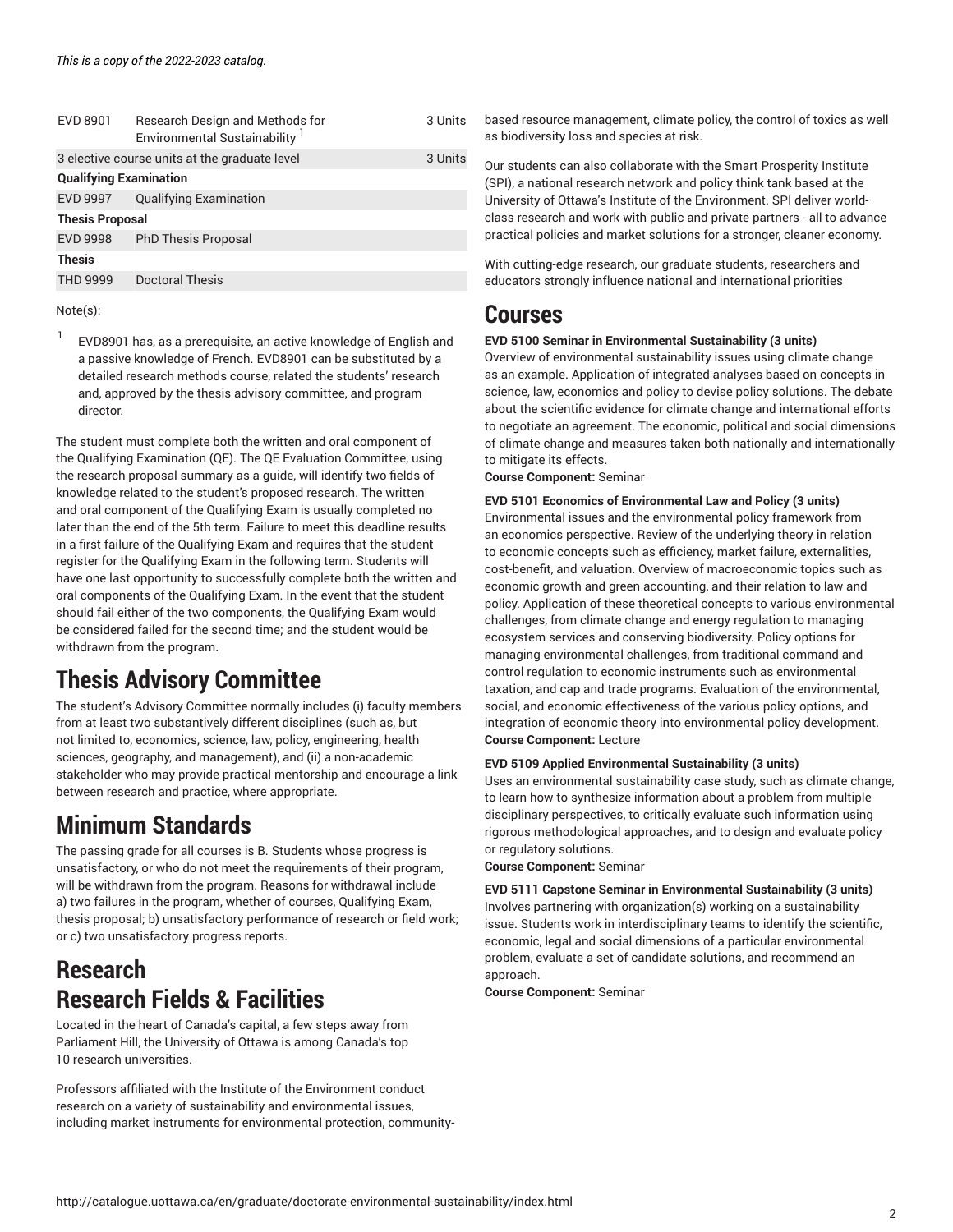#### **EVD 5113 Foundations of Environmental Policy (3 units)**

Study of the key political and administrative factors affecting the formulation and implementation of environmental policy, including democratic institutions, various methods for citizen and stakeholder engagement and their influence on the decision-making process in government, public opinion and the framing of policy problems, values and the use of scientific evidence in policy-making, lobbying and the role of interest representation, federalism and multi-level environmental governance, and the international governance of environmental problems. Case studies will place Canada in a comparative context and explore the importance of political factors across areas of environmental policy. **Course Component:** Seminar

#### **EVD 5114 Professional Skills for Environmental Sustainability (1.5 unit)**

Oral and written communications skills, including presenting to parliamentary committees, preparing memos to cabinet, writing editorials, doing media interviews, and producing interdisciplinary public policy reports. Project and process management skills, including multistakeholder processes.

**Course Component:** Seminar

#### **EVD 5121 Foundations of Environmental Science (3 units)**

Provides students with a thematic understanding of the current state of environmental science. Major themes include: the set of environmental issues that are currently of major concern in Canada and abroad; the range of scientific approaches currently employed to understand and predict the effects of human activities on ecosystems; the nature of environmental science evidence; and how environmental sustainability is characterized from the perspective of environmental science. **Course Component:** Seminar

#### **EVD 5122 Foundations of Environmental Economics (3 units)**

Key elements of economics including formal models and their underlying assumptions as they relate to the development of sustainability policy. Covers concepts such as public goods, market failure, non-market valuation, incentives, welfare economics, regulation, the equity-efficiency trade-off and market-based instruments. The course explains how fundamental economic concepts, particularly their advantages and limitations, are used to analyze issues at the interface of the economy and the environment. Examines renewable (e.g., fisheries, forests) and non-renewable (e.g., oil, gas, minerals) resource management and other topics (e.g., climate change, ozone depletion, cap and trade) in applied environmental economics. Explores the institutions and trade-offs that individuals and governments face in the context of sustainability policy. **Course Component:** Seminar

#### **EVD 5123 Evidence Synthesis and Evaluation (3 units)**

Reviews different understandings of what constitutes research, both as it pertains to the production of evidence and to the evaluation of existing evidence relating to policy, to regulatory and statutory interventions and to identifying evidence gaps. Students learn research methodologies to design research so as to maximize its evidentiary value (given existing constraints); they will also learn to synthesize and assess the evidentiary value of existing research.

**Course Component:** Seminar

#### **EVD 5124 Foundations of Environmental Law (3 units)**

Foundations of environmental law, including theory of sustainability, constitutional division of powers, approaches to regulation of environmental issues, including examples of legal frameworks for different environmental problems, and access to justice. **Course Component:** Seminar

#### **EVD 5500 Séminaire en durabilité de l'environnement (3 crédits)**

Survol des enjeux en durabilité de l'environnement en se servant du changement climatique comme exemple. Application d'analyses intégrant des concepts en sciences, en droit, en science économique et en études politiques. Le débat au sujet de la preuve scientifique du changement climatique et les efforts sur le plan international pour négocier une entente. Les dimensions économiques, sociales et politiques du changement climatique et les mesures à ce jour pour atténuer ses effets, au niveau international et au niveau national. **Volet :** Séminaire

#### **EVD 5501 Approche économique et le droit de l'environnement (3 crédits)**

Les enjeux environnementaux et le système de réglementation du point de vue de la science économique. Étude de la théorie qui soustend certains concepts économiques, tels l'efficacité, la défaillance du marché, les externalités et la valuation. Survol des concepts macroéconomiques, tels la croissance économique et la comptabilité environnementale. Application de ces concepts théoriques aux défis environnementaux tels le changement climatique, la réglementation de l'énergie, la gestion des services écologiques et la conservation de la biodiversité. Les divers outils de réglementation pour la gestion des défis liés à l'environnement, incluant la réglementation traditionnelle de type « commande et contrôle », les moyens économiques tels que la taxation environnementale et les systèmes de droits d'échanges. Évaluation de l'efficacité environnementale, sociale et économique des diverses approches, et intégration de la théorie économique dans le développement de la réglementation environnementale. **Volet :** Cours magistral

#### **EVD 5509 Développement durable appliqué (3 crédits)**

Étude de cas en développement durable (changements climatiques, par exemple) pour apprendre à synthétiser l'information sur un problème à partir de plusieurs perspectives disciplinaires, pour évaluer l'information selon un schéma critique, en faisant usage de méthodes rigoureuses, et pour concevoir et évaluer des politiques ou règlements. **Volet :** Séminaire

#### **EVD 5511 Séminaire d'intégration sur le développement durable (3 crédits)**

Partenariat avec des organisations travaillant en développement durable. Les étudiants forment des équipes multidisciplinaires pour étudier les dimensions scientifiques, économiques, juridiques et sociales d'un problème environnemental particulier, pour évaluer un éventail de solutions possibles et pour recommander les mesures à prendre. **Volet :** Cours magistral

#### **EVD 5513 Rudiments des politiques environnementales (3 crédits)**

Étude des principaux facteurs politiques et administratifs influençant la formulation et la mise en oeuvre des politiques environnementales, y compris les institutions démocratiques, les méthodes de participation des citoyens et des parties prenantes et leur influence sur les processus décisionnels des gouvernements, l'opinion publique et la définition des problèmes, le rôle des valeurs et de la science dans la formulation des politiques, le lobbying et la représentation des intérêts, le fédéralisme et la gouvernance multi-niveaux des enjeux environnementaux, et la politique internationale de l'environnement. Des études de cas situeront le Canada dans une perspective comparée et exploreront l'importance de ces facteurs politiques dans divers secteurs des politiques environnementales. **Volet :** Cours magistral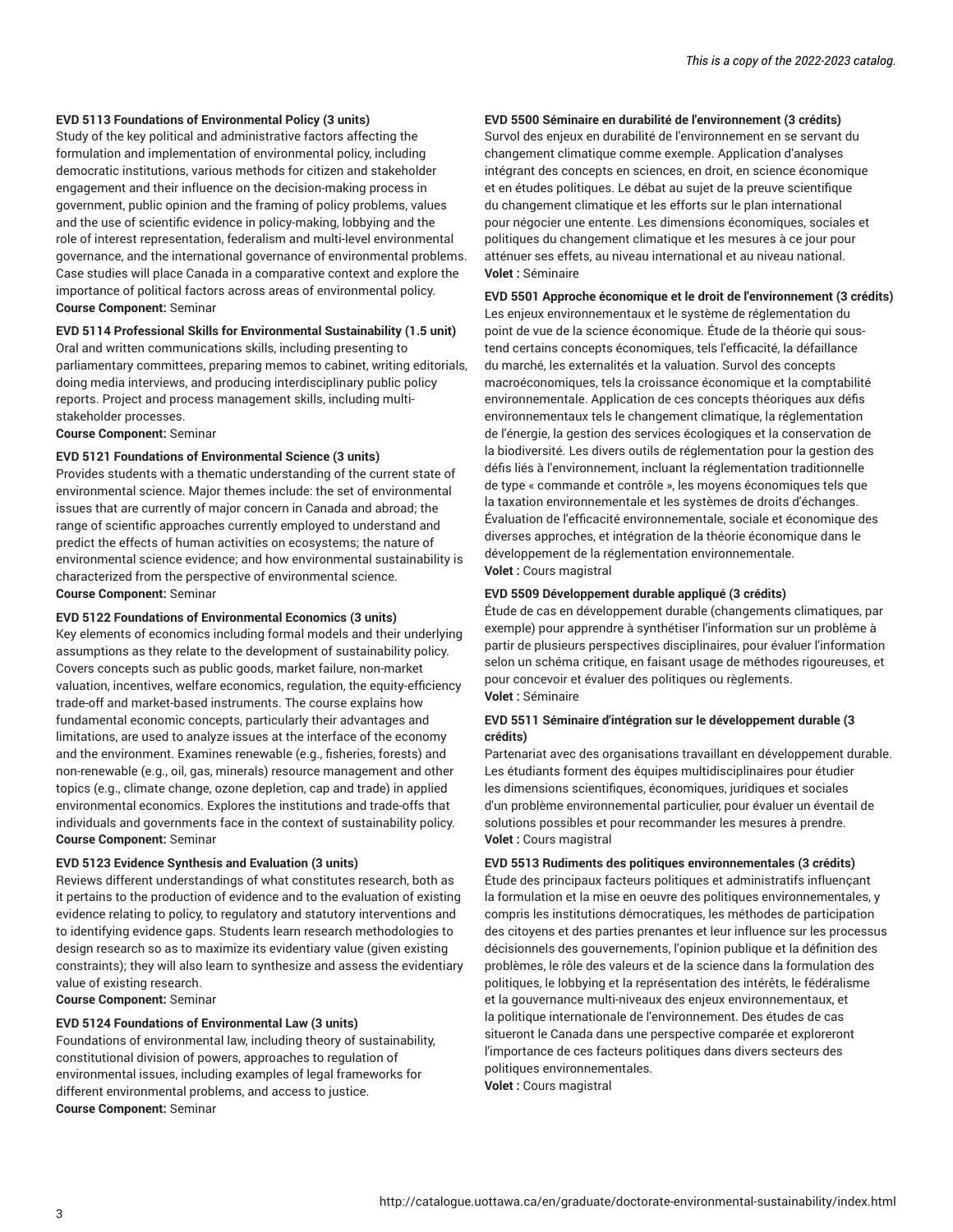### **EVD 5514 Compétences professionnelles pour le développement durable (1.5 crédit)**

Compétences orales et écrites en communication, notamment les présentations aux comités parlementaires, la préparation de mémoires au cabinet, la rédaction d'éditoriaux, les entrevues médiatiques et la production de rapports multidisciplinaires sur les politiques publiques. Gestion de projet et de processus faisant intervenir de nombreux joueurs. **Volet :** Cours magistral

#### **EVD 5521 Rudiments des sciences de l'environnement (3 crédits)**

Donne aux étudiants une compréhension thématique de l'état actuel des sciences environnementales. Principaux thèmes : éventail des enjeux environnementaux d'importance au Canada et à l'étranger; les démarches scientifiques déployées pour comprendre et prédire les conséquences des activités humaines pour les écosystèmes; la nature des preuves apportées par les sciences de l'environnement; la perspective des sciences de l'environnement sur le développement durable. **Volet :** Cours magistral

#### **EVD 5522 Rudiments de l'économie de l'environnement (3 crédits)**

Principaux éléments de l'économie, y compris les modèles économiques officiels et les présuppositions afférentes à l'élaboration de politiques de développement durable. Étude de divers concepts : patrimoine commun; échec des marchés; non évaluation des valeurs courantes; mesures incitatives; économie du bien-être; réglementation; équilibre entre équité et efficience; instruments reposant sur les mécanismes de marché. On examinera plus en détail les concepts fondamentaux de l'économie et leurs avantages et inconvénients pour l'examen des enjeux au carrefour de l'économie et de l'environnement. Étude de la gestion des ressources renouvelables (pêches, forêts, etc.) et non renouvelables (pétrole, gaz, minerai, etc.) et d'autres sujets en économie de l'environnement appliquée (ex. changements climatiques, destruction de la couche d'ozone, programmes de plafonnement et d'échange). Étude des institutions et programmes de compensation auxquels sont confrontés les individus et les gouvernements dans le contexte des politiques de développement durable.

**Volet :** Cours magistral

#### **EVD 5523 Synthèse et évaluation de données probantes (3 crédits)**

La recherche vise soit à produire des données probantes, soit à évaluer les données probantes existantes en ce qu'elles ont trait à des interventions politiques, réglementaires et étatiques, y compris les lacunes en la matière. Ainsi, les étudiants acquièrent les compétences nécessaires qui leur permettent de concevoir un programme de recherche de façon à en optimiser la valeur probante (en fonction des contraintes existantes) et de synthétiser les résultats de recherches existantes et d'évaluer leur valeur probante.

**Volet :** Cours magistral

#### **EVD 5524 Rudiments du droit de l'environnement (3 crédits)**

Rudiments du droit de l'environnement, y compris la théorie du développement durable, la division constitutionnelle des pouvoirs, les démarches visant à réglementer les questions environnementales, avec exemples de cadres légaux pour différents problèmes environnementaux et accès à la justice.

**Volet :** Séminaire

**EVD 6001 Stage coop I / Co-Op Work Term I (6 crédits / 6 units)** Expérience en milieu de travail. Évalué P (réussite) / F (échec) par un professeur du programme selon les résultats du rapport écrit et l'évaluation du superviseur de stage. Préalable : permission du responsable des études supérieures. / Experience in a workplace setting. Evaluated P (Pass) / F (Fail) by a professor in the program based on the written report and the evaluation of the internship supervisor. **Volet / Course Component:** Stage / Work Term

### **EVD 6002 Stage coop II / Co-Op Work II (6 crédits / 6 units)**

Expérience en milieu de travail. Évalué P (réussite) / F (échec) par un professeur du programme selon les résultats du rapport écrit et l'évaluation du superviseur de stage. Préalable : permission du responsable des études supérieures. / Experience in a workplace setting. Evaluated P (Pass) / F (Fail) by a professor in the program based on the written report and the evaluation of the internship supervisor. **Volet / Course Component:** Stage / Work Term

**EVD 6112 Selected Topics in Environmental Sustainability (3 units)** In-depth examination of a question or topic linked to new trends or research areas in environmental sustainability. **Course Component:** Lecture

**EVD 6512 Thèmes choisis en durabilité de l'environnement (3 crédits)** Analyse approfondie d'une problématique ou d'une question liée aux nouvelles tendances en recherche ou aux nouveaux thèmes de recherche en durabilité de l'environnement.

**Volet :** Cours magistral

### **EVD 6912 Thèmes choisis en durabilité de l'environnement / Selected Topics in Environmental Sustainability (3 crédits / 3 units)**

Analyse approfondie d'une problématique ou d'une question liée aux nouvelles tendances en recherche ou aux nouveaux thèmes de recherche en durabilité de l'environnement. / In-depth examination of a question or topic linked to new trends or research areas in environmental sustainability.

**Volet / Course Component:** Cours magistral / Lecture Préalable : connaissance passive de l'anglais. / Prerequisite: passive knowledge of French

### **EVD 6932 Lectures dirigées en durabilité de l'environnement / Directed Readings in Environmental Sustainability (3 crédits / 3 units)**

Cours individuel ayant pour objectif d'approfondir les connaissances de l'étudiant dans un domaine particulier ou de lui permettre de se familiariser avec un nouveau domaine. Le sujet est déterminé et développé en consultation avec le professeur responsable et en conformité avec les directives de l'Institut de l'environnement. Le travail remis dans ce cours doit être différent de ce qui a pu être soumis dans d'autres cours, y compris le projet de recherche, la thèse ou le mémoire. On permet un maximum d'un cours de lectures dirigées par étudiant et la permission n'est accordée que dans des circonstances exceptionnelles. / Individual course aimed at deepening a student's knowledge of a particular area or at gaining knowledge of a new area. The topic is selected and developed in consultation with the supervising professor in accordance with institute guidelines. The work submitted for this course must be different from that submitted for other courses, including the research proposal, the thesis or the research paper. Maximum of one directed readings course per student, and permission is granted only under exceptional circumstances.

**Volet / Course Component:** Recherche / Research

Préalable: Connaissance passive de l'anglais. / Prerequisite: Passive knowledge of French.

**EVD 6999 Mémoire / Research Paper (6 crédits / 6 units) Volet / Course Component:** Recherche / Research

### **EVD 7997 Projet de thèse / Thesis Proposal Volet / Course Component:** Recherche / Research